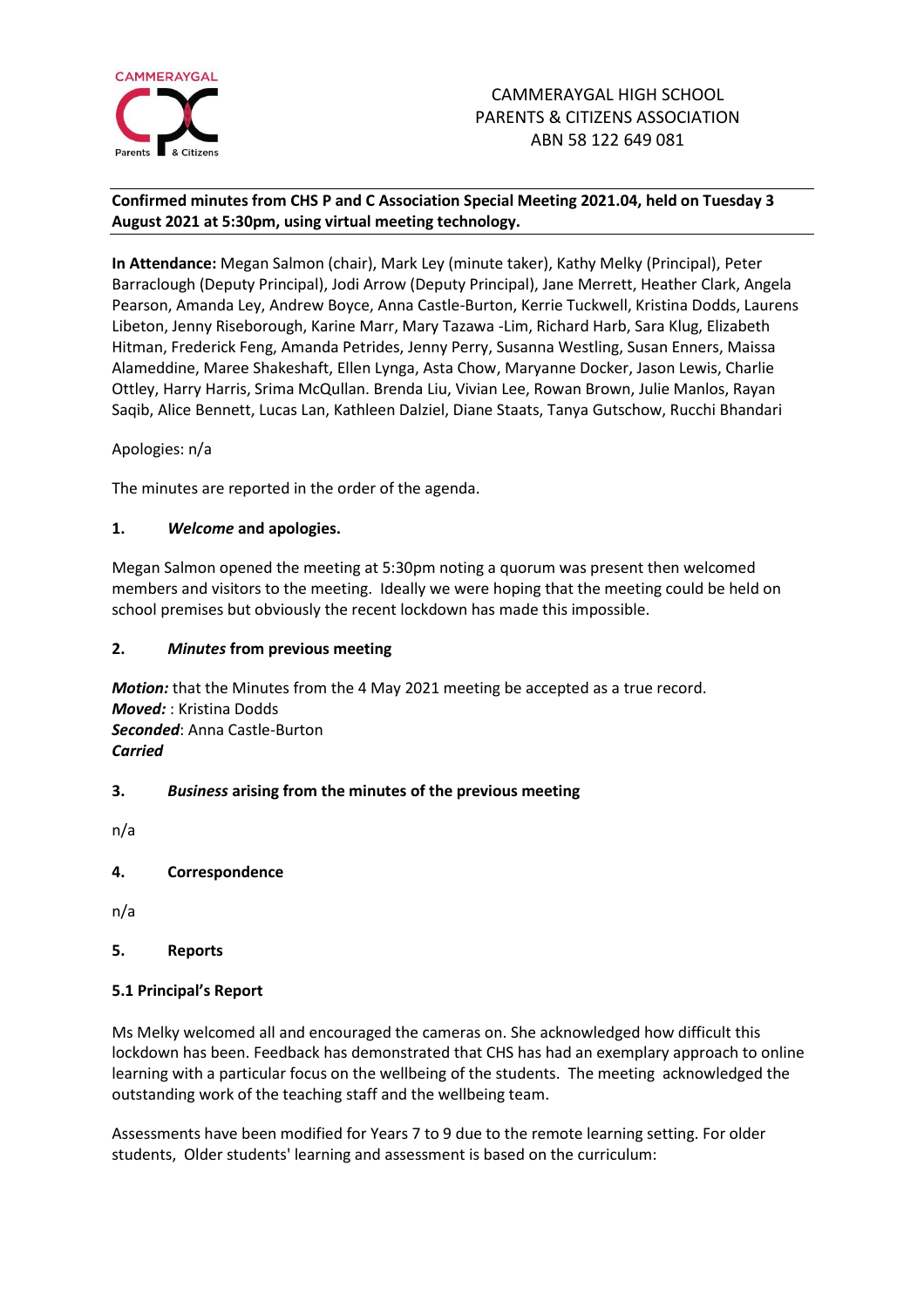

- Challenge with Year 11 and still working on the best way forward but will ensure the focus on wellbeing and their learning.
- Year 12 decisions on trial HSC have been made and will continue to survey students as situation changes. Recent feedback is that there is some concern on coming back onsite. Will take this into account in determining the best way forward. Mental health is as important as their learning. A lot of feedback that the senior kids are very worn out.
- Year 10 Learning Coach interview discussions continuing. Keen to keep all processes still progressing.
- Also progressing Year 8 into Year 9 discussions.

Mr Barraclough discussed the elective choices for Years 9 and 10 into 2022 based on feedback from students and teachers. Continue to be agile and responsive. Some updates on grants and P&C support. Feedback from DoE Assets Office on a number of activities including, West St Hall \$35k grant with good news that process will be expedited. Should be a straightforward process to progress the shade sails and COLAs that have been approved but will require a DA due to heritage location on Hazelbank corner.. Also discussed generally positive feedback from home learning survey.

Ms Arrow discussed the latest advice around the Covid special consideration program. If the subject involves project/performance and is impacted by lack of availability, the work is not submitted and the teacher provides an estimate which the department moderates. NESA trying to find the fairest way to assess. Pushing early entry applications. Echoed message around cameras in zoom classes and general level of fatigue.

Presentation from the Wellbeing team started with Jenny Perry discussing some tips for students to create a positive home schooling experience. Focus on routine, getting dressed, limit phones/social media, cameras on, don't stay in bed and study groups encouraged.

Pip Hicks noted that all this information is being regularly communicated with students. Each year group has a google classroom with relevant information for the year group. Assignment used as a check-in checkpoint and the various for learning and wellbeing opportunities to reach out for support. There is lots of contact with the students but please advise the school if your child is struggling.

Liz Hitman noted that Covid has reminded us how interdependent we all are and words like lockdown, isolation etc are impacting us. Need **to** have meaningful conversations about mental health. Many will have struggles. Noted that parents shouldn't feel the need to become teachers. On the positive side, research has shown tha*t* humans have a great ability to 'bounce back'. Good sleep patterns and healthy behaviours are critical. Self care is critical (quality positive information, nature, eating well, good activities, gratitude etc.) Importance of maintaining good social connections. Psychological focus on what you can control, mindfulness etc. Mental health services discussed and details in newsletters etc.

Siobhan King finished with some healthy habits and discussed the importance of hydration and nutrition. Also the endorphins from exercise and fun activities (race around the world etc). Encourage your child to verbally talk to friends.

The Presentation will be distributed to the P&C DL and communication sites.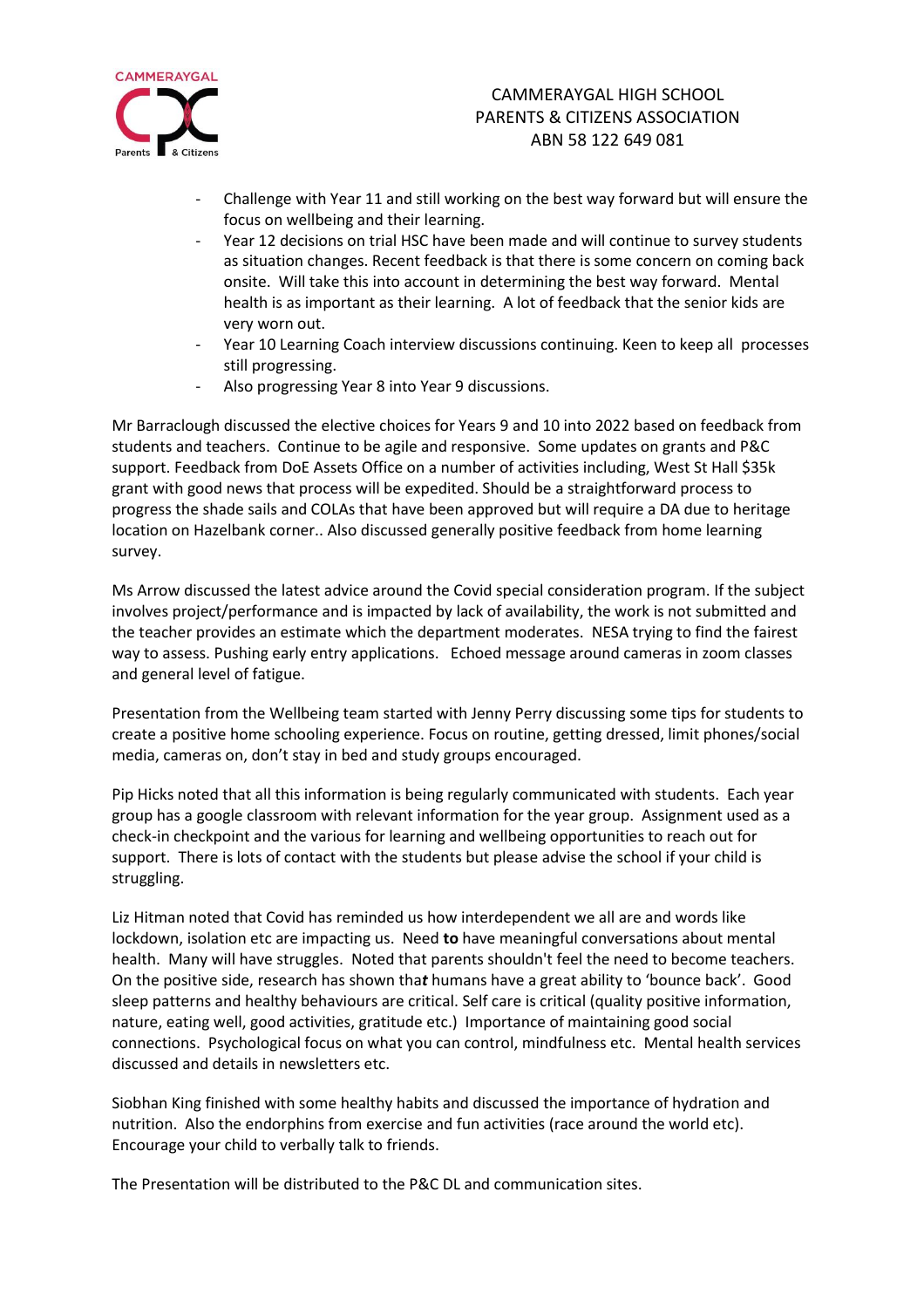

## **5.2 President's report**

Megan thanked the school, the teachers, admin staff and the wellbeing team for the fantastic work transitioning back to home learning. All went very smoothly and professionally. Great to hear the focus and emphasis on wellbeing. Positive feedback from parents on the parent-teacher meetings, club activities, quality of classes etc.

In terms of P&C activity, focus going forward is on the activities of the P&C to support the school and teachers. Thanks Laurens for his reminder about developing a long term budget plan. An ongoing basis there is around \$70k to \$80k in voluntary contributions with a further \$30k to \$40k from fundraising activities. Spending has been on wellbeing programs, equipment and various site improvements around the school. Current surplus in excess of \$150k. Various opportunities for future funding include the hall audio visual equipment.

## **5.3 Treasurer's report**

The Treasurer's report as at 25 July 2021 followed on from the President's discussion. Some of the approved items on hold due to covid etc (first aid training, air quality monitoring etc).

### **5.4 Subcommittee Reports**

### **Environment Committee**

Kristina noted a program called Clean Air Schools on air quality. Submission to Parliamentary Inquiry completed and hearing in September. No working bee for the foreseeable future. Tunnel updates discussed. No working bess in the foreseeable future.

### **Uniform Subcommittee**

Mary will reschedule another date for a uniform store and please retain all uniforms, particularly old basketball and netball uniforms.

#### **Wellbeing Subcommittee**

Karine thanked all the wellbeing coordinators and discussed an idea about students reaching out to someone not in their close friend group. Wellbeing motions discussed at this point and carried.

#### **Sports Subcommittee**

Anna noted lucky to get basketball finals (U14 boys and U18 girls). Unfortunately netball cancelled but three of the CHS teams were ahead in their divisions. Sports has put together a basketball committee etc. Noted tennis has been able to continue

#### **Social subcommittee**

Richard noted the year hasn't progressed as planned but glad that delivered the Welcome Nights. Trivia night scheduled for 18 October but feels unlikely

### **Communications Committee**

Susan discussed any community businesses that they wish to promote on the website, the entertainment book etc. On Local Supporting Local - Any local businesses willing to offer the CHS community a special benefit are welcome to contac[t communication@cammeraygalpandc.org.au](mailto:communication@cammeraygalpandc.org.au) to promote their business on our P&C website.